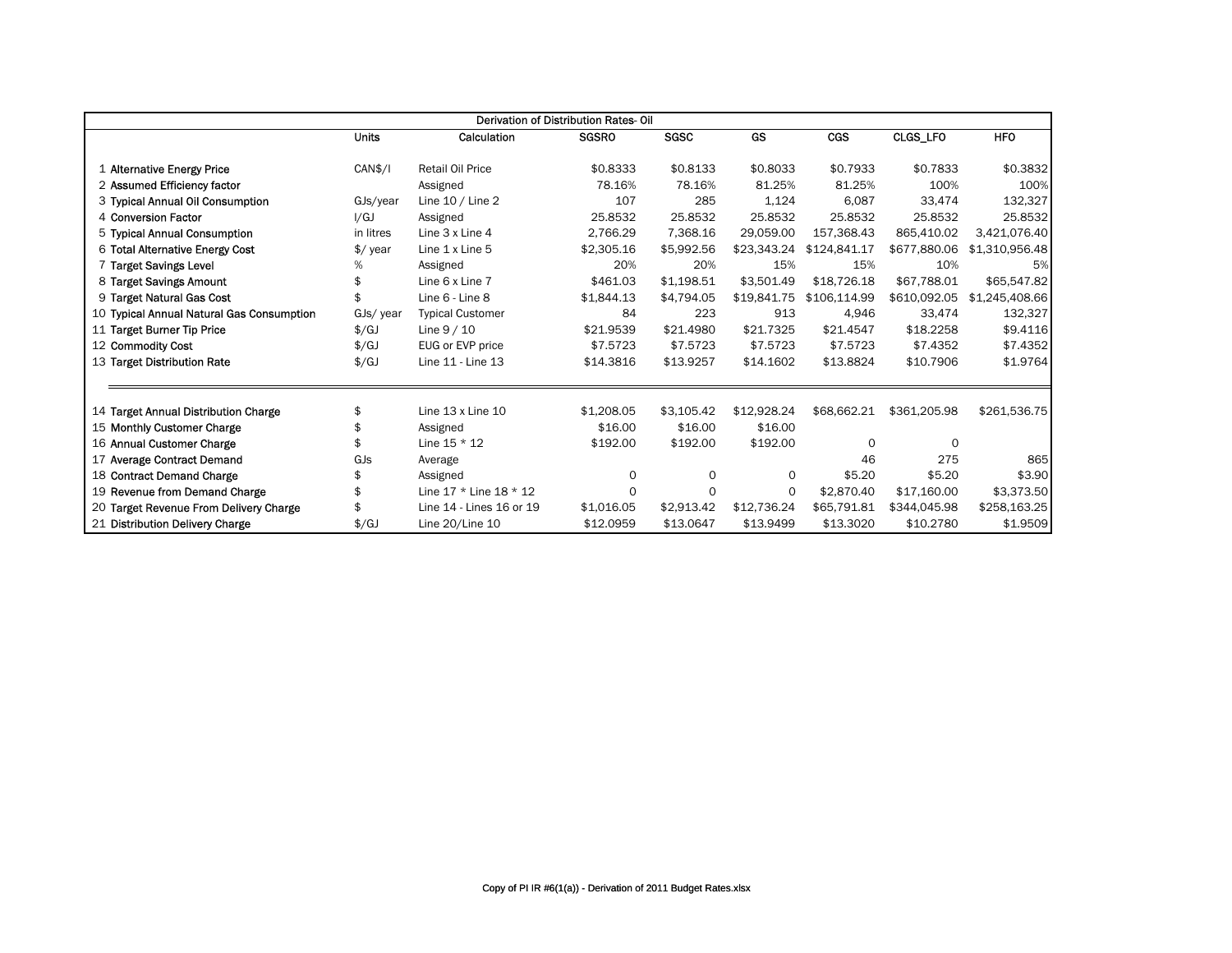| <b>Delivery Rates</b> | 2011    |         |                                   |
|-----------------------|---------|---------|-----------------------------------|
|                       |         |         |                                   |
| SGS-RE                | 10.5142 |         |                                   |
| SGS-RO                | 12.0959 |         |                                   |
| SGS-C                 | 13.0647 |         |                                   |
| GS.                   | 13.9499 |         |                                   |
| <b>CGS</b>            | 13.3020 |         |                                   |
| <b>LFO</b>            | 6.4324  | Jan-Jun | as per June 3, 2010 rate approval |
| <b>LFO</b>            | 8.7786  | Jul-Dec | as per June 3, 2010 rate approval |
| <b>HFO</b>            | 1.9509  |         |                                   |
|                       |         |         |                                   |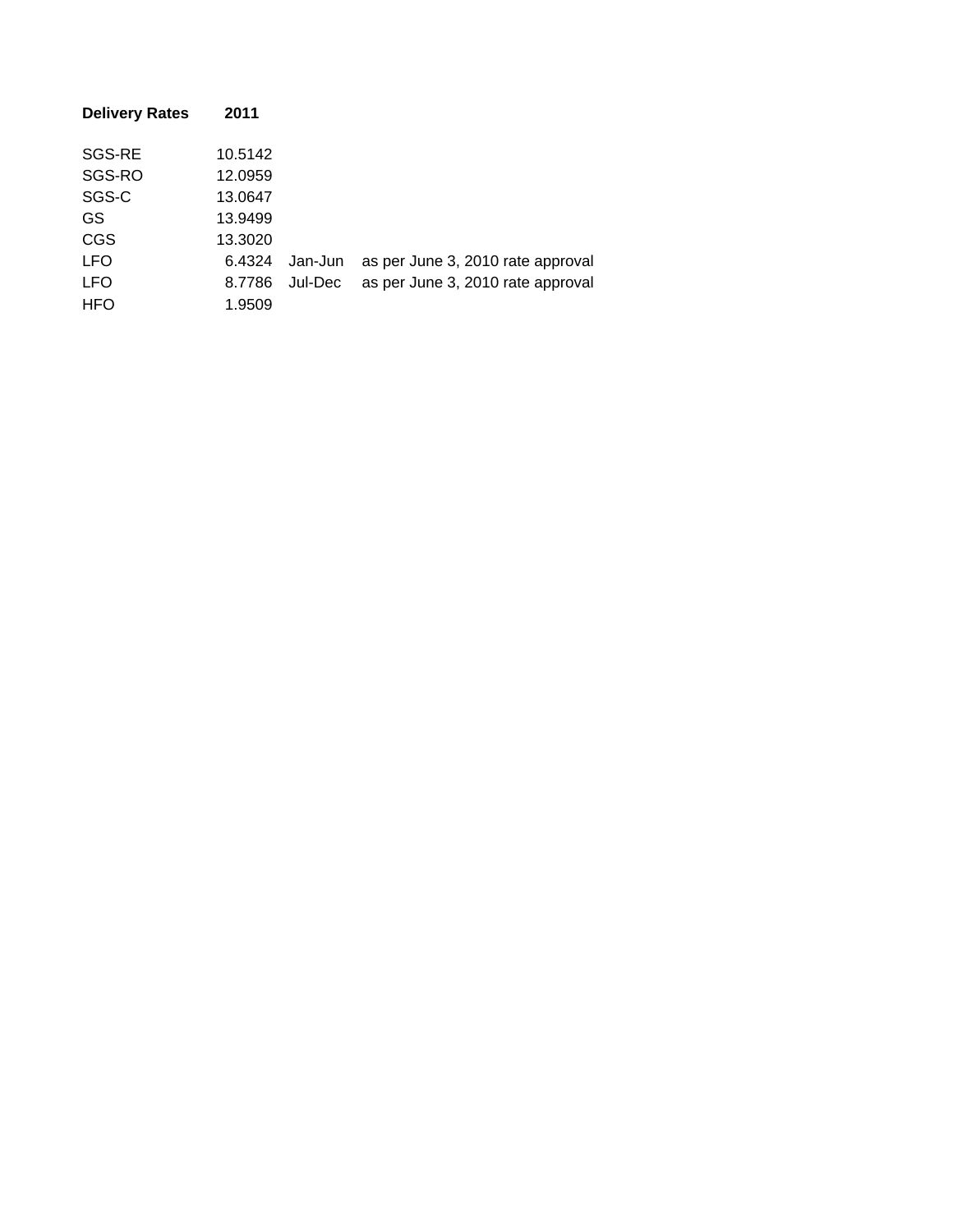| Derivation of Distribution Rates- Electricity |               |                                |              |
|-----------------------------------------------|---------------|--------------------------------|--------------|
|                                               | Units         | Calculation                    | <b>SGSRE</b> |
|                                               |               |                                |              |
| 1 Lines 1 - 5 not used                        |               |                                |              |
| 6 Total Alternative Energy Cost               | \$/ year      | <b>Retail Electricity Cost</b> | \$2,749.51   |
| 7 Target Savings Level                        | %             | Assigned                       | 20%          |
| 8 Target Savings Amount                       | \$            | Line 6 x Line 7                | \$549.90     |
| 9 Target Natural Gas Cost                     | \$            | Line 6 - Line 8                | \$2,199.61   |
| 10 Typical Annual Natural Gas Consumption     | GJs/ year     | <b>Typical Customer</b>        | 111          |
| 11 Target Burner Tip Price                    | $\frac{1}{2}$ | Line $9/10$                    | 19.8163      |
| 12 Commodity Cost                             | $\frac{f}{f}$ | <b>EUG Price</b>               | 7.5723       |
| 13 Target Distribution Rate                   | $\frac{f}{f}$ | Line 11 - Line 13              | 12.2440      |
|                                               |               |                                |              |
|                                               |               |                                |              |
| 14 Target Annual Distribution Charge          | \$            | Line $13 \times$ Line $10$     | \$1,359.08   |
| 15 Monthly Customer Charge                    | \$            | Assigned                       | \$16.00      |
| 16 Annual Customer Charge                     | \$            | Line $15 * 12$                 | \$192.00     |
| 17 Average Contract Demand                    | GJs           | Average                        |              |
| 18 Contract Demand Charge                     | \$            | Assigned                       |              |
| 19 Revenue from Demand Charge                 | \$            | Line $17 *$ Line $18 * 12$     |              |
| 20 Target Revenue From Delivery Charge        | \$            | Line 14 - Lines 16 or 19       | \$1,167.08   |
| 21 Distribution Delivery Charge               | $\frac{1}{2}$ | Line 20/Line 10                | \$10.5142    |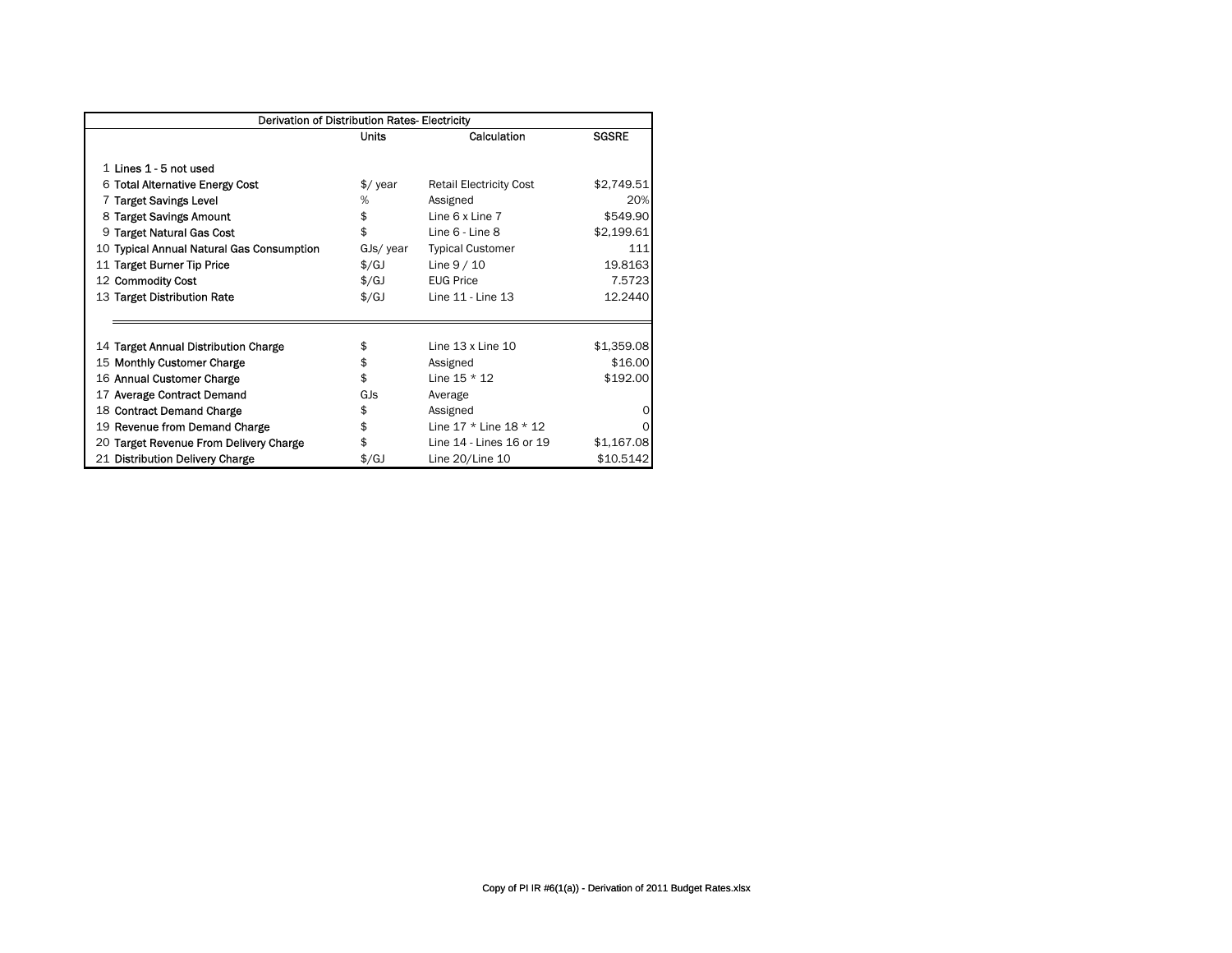#### **Foreign Exchange**

| 2-Jul-2010  |
|-------------|
| 6-Jul-2010  |
| 7-Jul-2010  |
| 8-Jul-2010  |
| 9-Jul-2010  |
|             |
| 12-Jul-2010 |
| 13-Jul-2010 |
| 14-Jul-2010 |
| 15-Jul-2010 |
| 16-Jul-2010 |
| 19-Jul-2010 |
| 20-Jul-2010 |
| 21-Jul-2010 |
| 22-Jul-2010 |
| 23-Jul-2010 |
| 26-Jul-2010 |
| 27-Jul-2010 |
| 28-Jul-2010 |
| 29-Jul-2010 |
| 30-Jul-2010 |
| 2-Aug-2010  |

Average US/Can Average \$CAN/US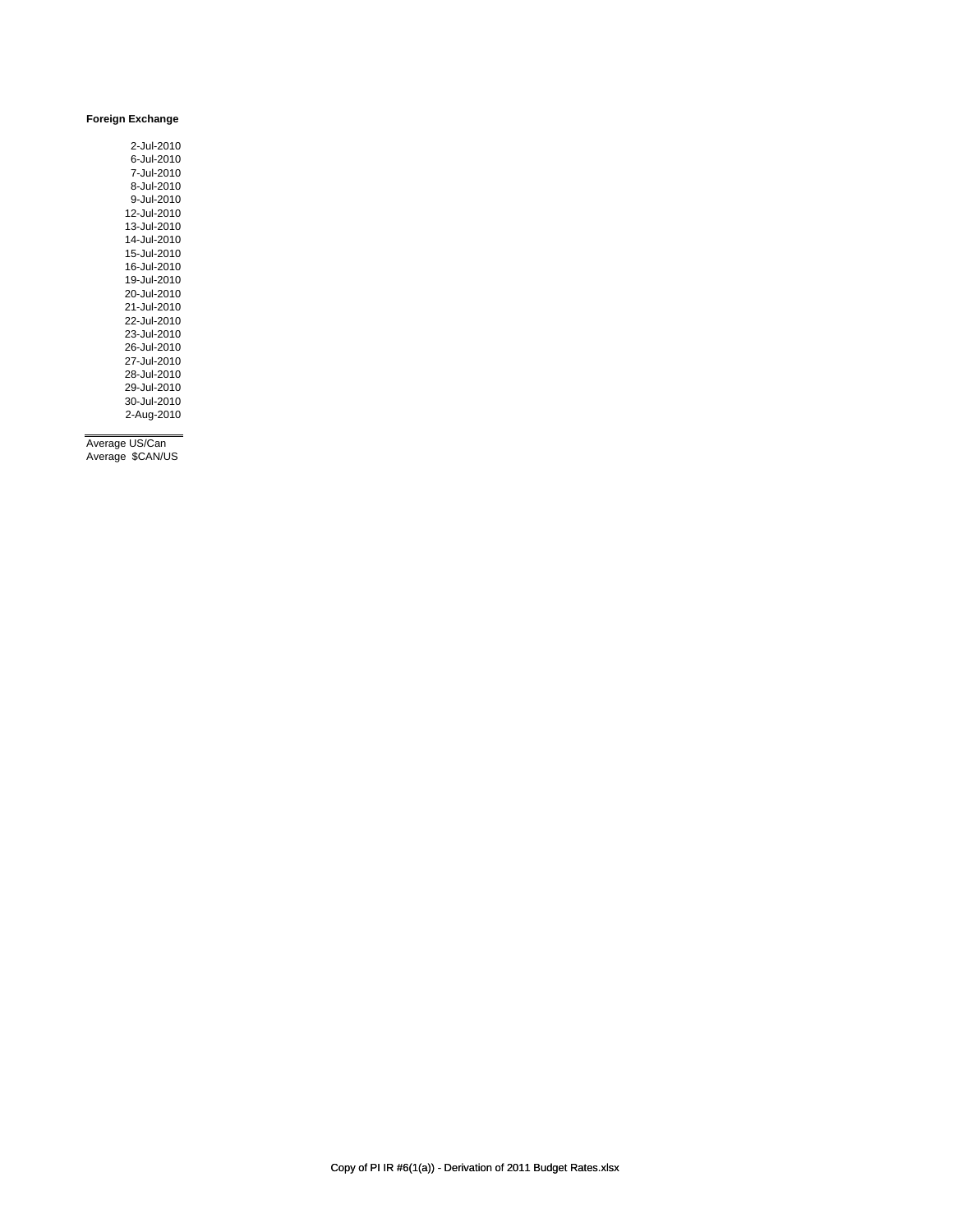## **Electricity Pricing**

|               | <b>Expected</b> | <b>Base</b> | <b>Electic Heating Usage</b> |           | <b>Electric Water Heater Usage</b> |           | Total        | <b>Water Heater</b> | <b>Total Electric</b> |
|---------------|-----------------|-------------|------------------------------|-----------|------------------------------------|-----------|--------------|---------------------|-----------------------|
| Month         | <b>Increase</b> | kWh         | Usage Profile                | kWh usage | <b>Usage Profile</b>               | kWh usage | <b>Usage</b> | Rental              | Cost                  |
| $Jan-11$      |                 | 806         | 21.67%                       | 4,708     | 9.80%                              | 472       | 5,986        | \$7.79              | \$518.02              |
| Feb-11        |                 | 806         | 17.39%                       | 3,778     | 9.20%                              | 443       | 5,027        | \$7.79              | \$423.57              |
| Mar-11        |                 | 806         | 14.86%                       | 3,229     | 9.80%                              | 472       | 4,507        | \$7.79              | \$372.34              |
| Apr-11        | 3%              | 806         | 8.22%                        | 1,786     | 9.70%                              | 467       | 3,059        | \$8.02              | \$236.62              |
| May-11        | 3%              | 806         | 4.33%                        | 941       | 8.10%                              | 390       | 2,137        | \$8.02              | \$143.07              |
| Jun-11        | 3%              | 806         | 0.35%                        | 76        | 7.00%                              | 337       | 1,219        | \$8.02              | \$49.94               |
| <b>Jul-11</b> | 3%              | 806         | 1.04%                        | 226       | 6.50%                              | 313       | 1,345        | \$8.02              | \$62.71               |
| Aug-11        | 3%              | 806         | 1.62%                        | 352       | 6.40%                              | 308       | 1,466        | \$8.02              | \$75.01               |
| Sep-11        | 3%              | 806         | 2.44%                        | 530       | 6.80%                              | 327       | 1,663        | \$8.02              | \$95.02               |
| $Oct-11$      | 3%              | 806         | 2.50%                        | 543       | 7.80%                              | 376       | 1,725        | \$8.02              | \$101.23              |
| <b>Nov-11</b> | 3%              | 806         | 10.90%                       | 2,368     | 8.80%                              | 424       | 3,598        | \$8.02              | \$291.27              |
| Dec-11        | 3%              | 806         | 14.67%                       | 3,187     | 10.10%                             | 486       | 4,479        | \$8.02              | \$380.71              |
|               |                 | 9,672       | 100%                         | 21,727    | 100.0%                             | 4,816     | 36,212       | $$95.58$ \$         | 2,749.51              |

| Price for electricity             |          |
|-----------------------------------|----------|
| All kilowatt hours                | \$0.0985 |
| <b>Estimated Heating Use</b>      | 21727    |
| <b>Estimated Water Heater Use</b> | 4816     |
| <b>Estimated Plug and Light</b>   | 9672     |
| Water Heater Rental (60 Gallon)   | \$7.79   |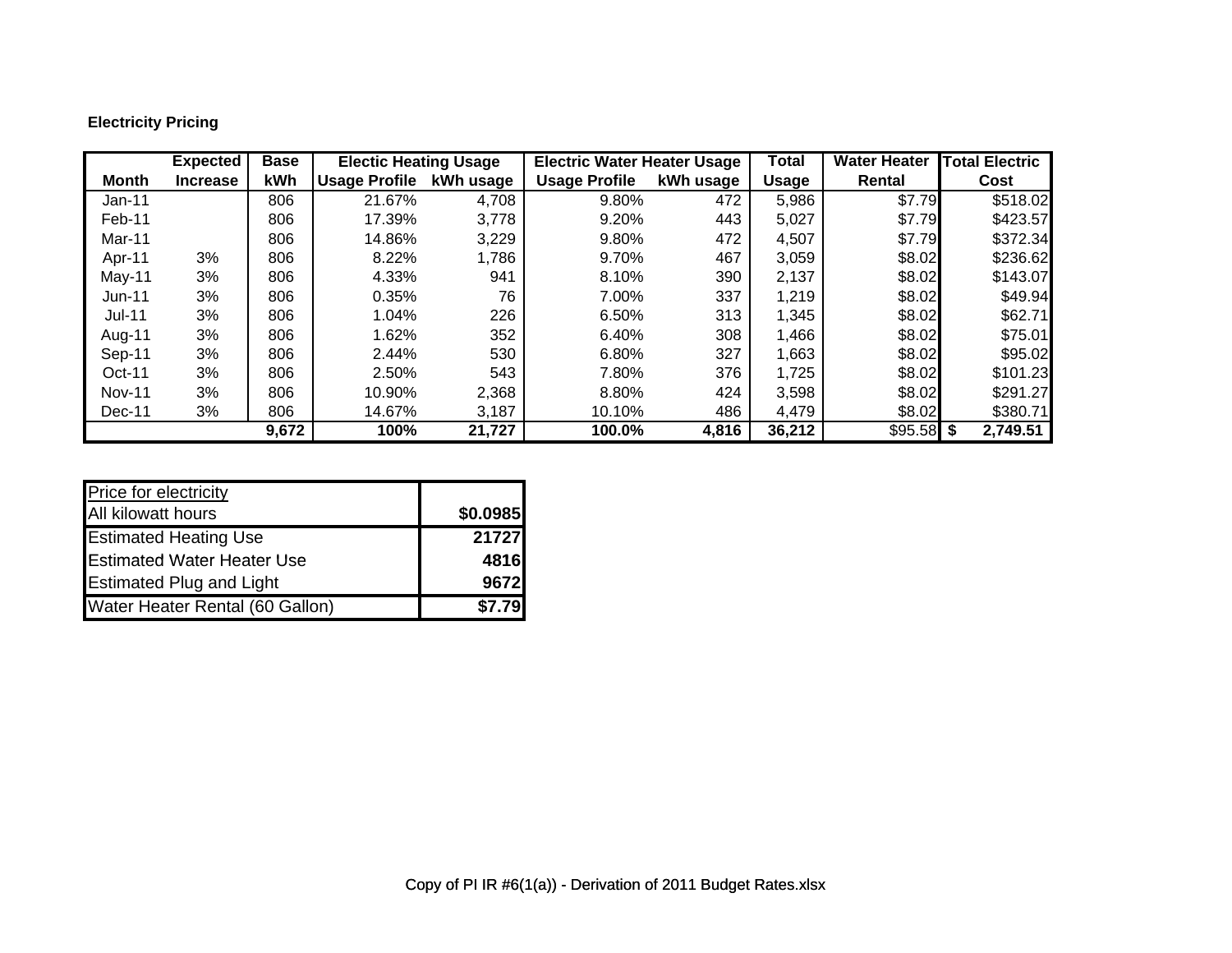#### **No.2 Heating Oil Pricing**

| $2$ -Jul-10 |
|-------------|
| 6-Jul-10    |
| 7-Jul-10    |
| 8-Jul-10    |
| 9-Jul-10    |
| 12-Jul-10   |
| 13-Jul-10   |
| 14-Jul-10   |
| 15-Jul-10   |
| 16-Jul-10   |
| 19-Jul-10   |
| 20-Jul-10   |
| 21-Jul-10   |
| 22-Jul-10   |
| 23-Jul-10   |
| 26-Jul-10   |
| 27-Jul-10   |
| 28-Jul-10   |
| 29-Jul-10   |
| 30-Jul-10   |
| 2-Aug-10    |
|             |

AVERAGE (US\$/gal)

Checks (42 Day Average)

CAN\$/litre

Market Spreads (Can\$/litre) **SGSRO** SGSC GS CGS LFO

Monthly Price (Can\$/litre) SGSRO SGSC GS CGS LFO

| Usage Profile & Weighted Average |    |        |
|----------------------------------|----|--------|
| SGSRO                            |    |        |
|                                  | \$ | 0.8320 |
| SGSC                             |    |        |
|                                  | \$ | 0.8116 |
| GS                               |    |        |
|                                  | \$ | 0.8023 |
| CGS                              |    | 0.7935 |
| I FO                             | \$ |        |
|                                  | Ŧ  | 0.7830 |
|                                  |    |        |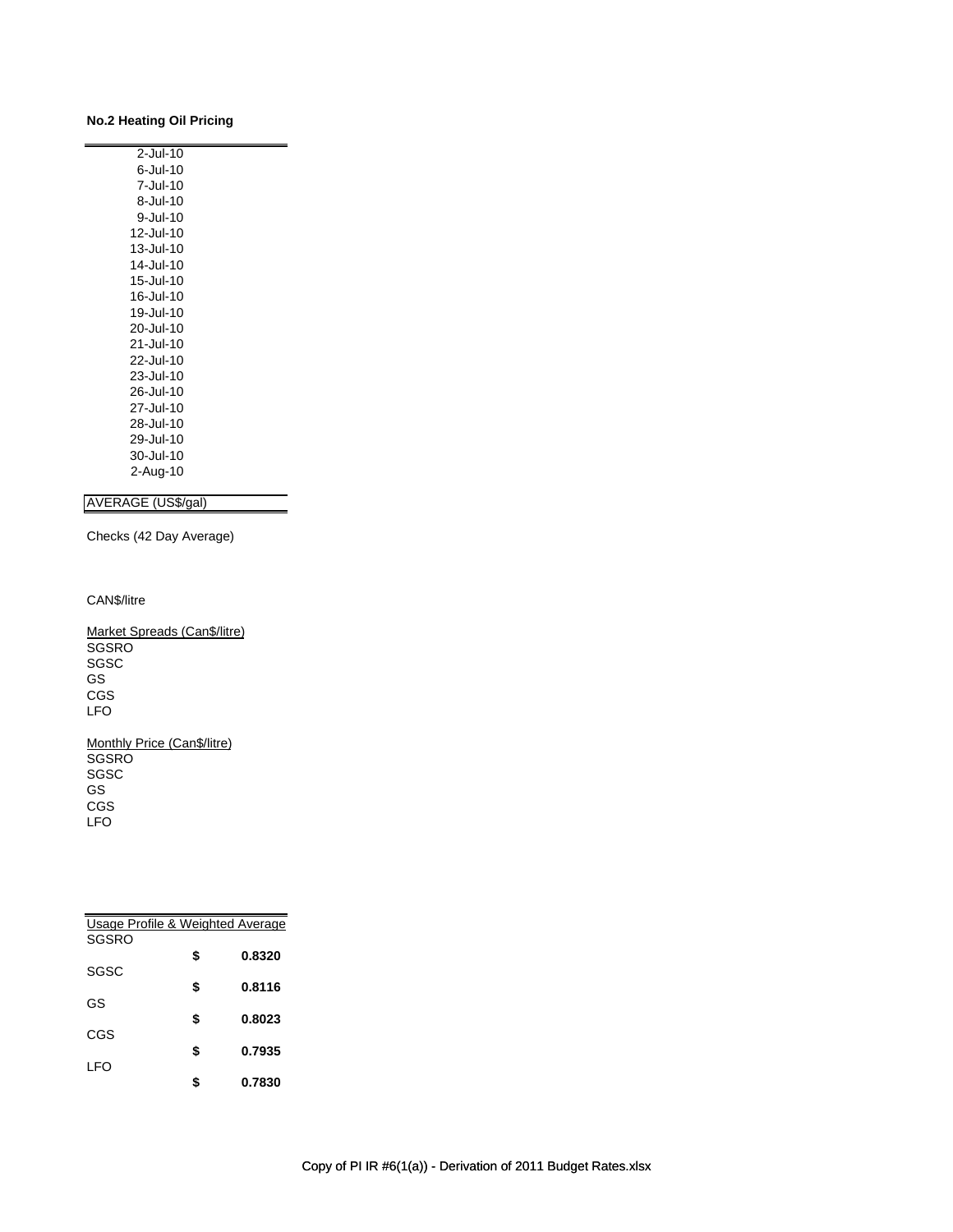### **Set Market Spreads**

|            | Month | CDN \$/litre |             |       |       |       |  |  |  |  |  |  |
|------------|-------|--------------|-------------|-------|-------|-------|--|--|--|--|--|--|
|            | num   | <b>SGSRO</b> | <b>SGSC</b> | GS    | CGS   | LFO   |  |  |  |  |  |  |
| Jan        | 1     | 0.225        | 0.205       | 0.195 | 0.185 | 0.175 |  |  |  |  |  |  |
| Feb        | 2     | 0.225        | 0.205       | 0.195 | 0.185 | 0.175 |  |  |  |  |  |  |
| Mar        | 3     | 0.225        | 0.205       | 0.195 | 0.185 | 0.175 |  |  |  |  |  |  |
| Apr        | 4     | 0.225        | 0.205       | 0.195 | 0.185 | 0.175 |  |  |  |  |  |  |
| <b>May</b> | 5     | 0.225        | 0.205       | 0.195 | 0.185 | 0.175 |  |  |  |  |  |  |
| Jun        | 6     | 0.225        | 0.205       | 0.195 | 0.185 | 0.175 |  |  |  |  |  |  |
| Jul        | 7     | 0.225        | 0.205       | 0.195 | 0.185 | 0.175 |  |  |  |  |  |  |
| Aug        | 8     | 0.225        | 0.205       | 0.195 | 0.185 | 0.175 |  |  |  |  |  |  |
| <b>Sep</b> | 9     | 0.225        | 0.205       | 0.195 | 0.185 | 0.175 |  |  |  |  |  |  |
| Oct        | 10    | 0.225        | 0.205       | 0.195 | 0.185 | 0.175 |  |  |  |  |  |  |
| <b>Nov</b> | 11    | 0.225        | 0.205       | 0.195 | 0.185 | 0.175 |  |  |  |  |  |  |
| <b>Dec</b> | 12    | 0.225        | 0.205       | 0.195 | 0.185 | 0.175 |  |  |  |  |  |  |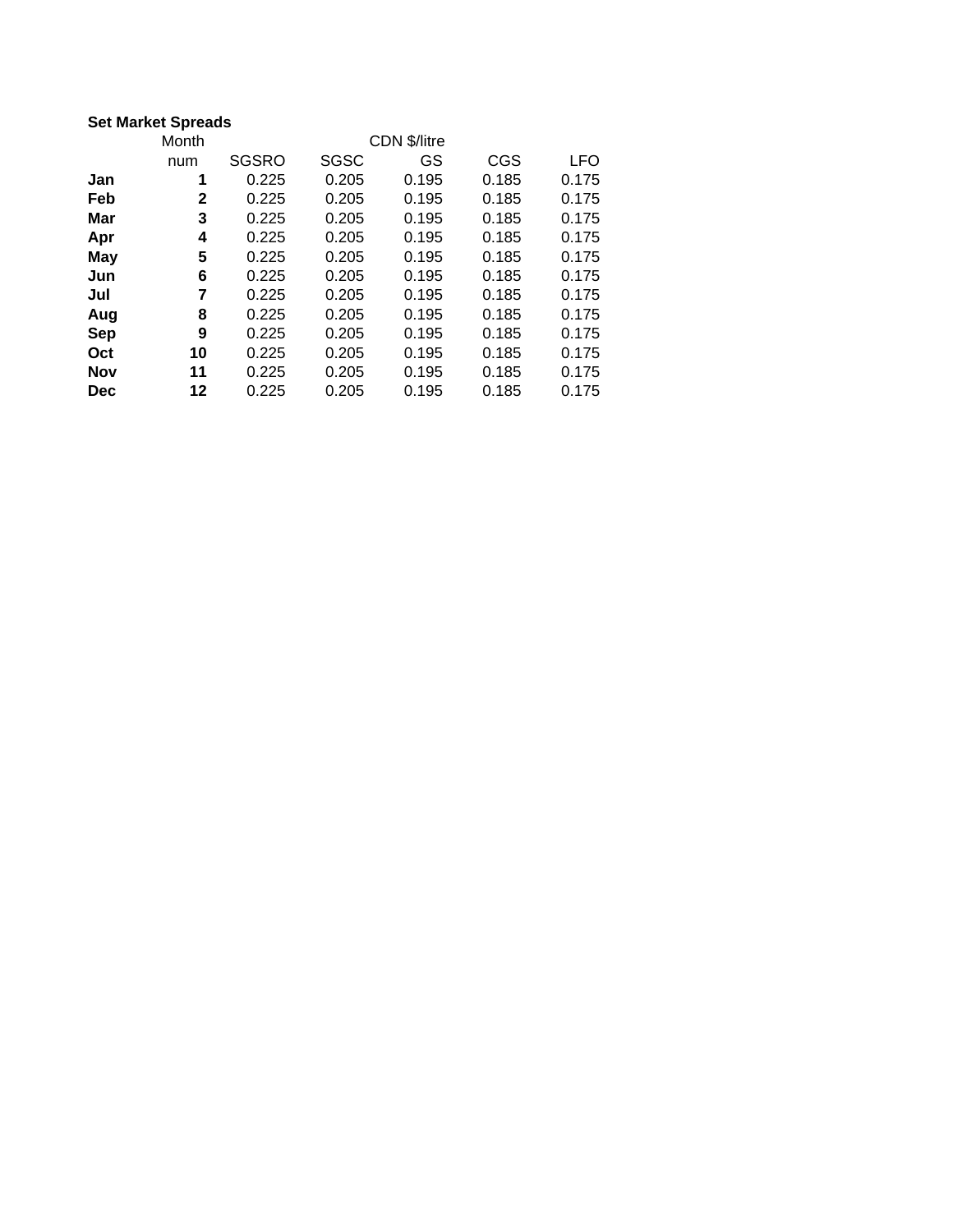#### **WTI Crude Oil Pricing**

|                 | Jan-11  | Feb-11  | Mar-11  | Apr-11  | May-11  | Jun-11  | Jul-11  | Aug-11  | Sep-11  | Oct-11  | <b>Nov-11</b> | Dec-11  |
|-----------------|---------|---------|---------|---------|---------|---------|---------|---------|---------|---------|---------------|---------|
| 2-Jul-2010      | 74.48   | 74.83   | 75.18   | 75.52   | 75.86   | 76.20   | 76.48   | 76.66   | 76.81   | 76.96   | 77.14         | 77.34   |
| 6-Jul-2010      | 74.70   | 75.11   | 75.51   | 75.91   | 76.30   | 76.68   | 77.00   | 77.19   | 77.34   | 77.48   | 77.65         | 77.84   |
| 7-Jul-2010      | 76.85   | 77.27   | 77.67   | 78.07   | 78.46   | 78.84   | 79.15   | 79.34   | 79.49   | 79.63   | 79.79         | 79.97   |
| 8-Jul-2010      | 78.27   | 78.69   | 79.10   | 79.49   | 79.88   | 80.25   | 80.58   | 80.78   | 80.93   | 81.07   | 81.22         | 81.39   |
| 9-Jul-2010      | 78.65   | 79.05   | 79.42   | 79.78   | 80.13   | 80.46   | 80.76   | 80.93   | 81.07   | 81.20   | 81.33         | 81.48   |
| 12-Jul-2010     | 77.48   | 77.89   | 78.27   | 78.64   | 78.98   | 79.30   | 79.61   | 79.79   | 79.93   | 80.06   | 80.19         | 80.34   |
| 13-Jul-2010     | 79.61   | 80.02   | 80.40   | 80.77   | 81.12   | 81.45   | 81.76   | 81.93   | 82.05   | 82.17   | 82.28         | 82.41   |
| 14-Jul-2010     | 79.33   | 79.74   | 80.11   | 80.47   | 80.81   | 81.13   | 81.44   | 81.61   | 81.73   | 81.85   | 81.96         | 82.09   |
| 15-Jul-2010     | 78.92   | 79.31   | 79.68   | 80.03   | 80.36   | 80.67   | 80.97   | 81.15   | 81.28   | 81.41   | 81.54         | 81.65   |
| 16-Jul-2010     | 78.37   | 78.77   | 79.15   | 79.51   | 79.86   | 80.19   | 80.50   | 80.68   | 80.82   | 80.96   | 81.09         | 81.22   |
| 19-Jul-2010     | 78.75   | 79.13   | 79.50   | 79.85   | 80.19   | 80.51   | 80.81   | 80.99   | 81.12   | 81.25   | 81.38         | 81.51   |
| 20-Jul-2010     | 79.23   | 79.58   | 79.93   | 80.28   | 80.63   | 80.95   | 81.25   | 81.43   | 81.56   | 81.68   | 81.80         | 81.93   |
| 21-Jul-2010     | 78.56   | 78.97   | 79.35   | 79.74   | 80.12   | 80.49   | 80.84   | 81.06   | 81.23   | 81.39   | 81.55         | 81.71   |
| 22-Jul-2010     | 80.98   | 81.35   | 81.70   | 82.05   | 82.41   | 82.76   | 83.10   | 83.31   | 83.48   | 83.64   | 83.79         | 83.94   |
| 23-Jul-2010     | 80.74   | 81.11   | 81.47   | 81.83   | 82.19   | 82.54   | 82.88   | 83.09   | 83.26   | 83.42   | 83.58         | 83.74   |
| 26-Jul-2010     | 80.81   | 81.23   | 81.61   | 81.98   | 82.34   | 82.69   | 83.02   | 83.22   | 83.38   | 83.53   | 83.68         | 83.83   |
| 27-Jul-2010     | 79.40   | 79.85   | 80.27   | 80.67   | 81.06   | 81.43   | 81.77   | 81.98   | 82.15   | 82.30   | 82.45         | 82.61   |
| 28-Jul-2010     | 79.13   | 79.63   | 80.10   | 80.53   | 80.94   | 81.32   | 81.69   | 81.91   | 82.09   | 82.24   | 82.39         | 82.55   |
| 29-Jul-2010     | 80.53   | 81.04   | 81.52   | 81.97   | 82.40   | 82.81   | 83.18   | 83.40   | 83.57   | 83.72   | 83.87         | 84.03   |
| 30-Jul-2010     | 81.06   | 81.55   | 82.00   | 82.43   | 82.83   | 83.22   | 83.59   | 83.81   | 83.98   | 84.13   | 84.28         | 84.44   |
| 2-Aug-2010      | 83.30   | 83.74   | 84.15   | 84.54   | 84.91   | 85.26   | 85.59   | 85.80   | 85.97   | 86.14   | 86.30         | 86.47   |
|                 |         |         |         |         |         |         |         |         |         |         |               |         |
| Average         | 79.0071 | 79.4219 | 79.8138 | 80.1933 | 80.5610 | 80.9119 | 81.2367 | 81.4314 | 81.5829 | 81.7252 | 81.8695       | 82.0233 |
| 72.00% US\$/bbl | 56.8851 | 57.1838 | 57.4659 | 57.7392 | 58.0039 | 58.2566 | 58.4904 | 58.6306 | 58.7397 | 58.8421 | 58.9460       | 59.0568 |
| HFO \$Can/bbl   | 59.3430 | 59.6547 | 60.0542 | 60.3398 | 60.6165 | 61.0102 | 61.2550 | 61.4018 | 61.6601 | 61.7676 | 61.8766       | 62.1382 |
| HFO \$Can/Litre | 0.3733  | 0.3752  | 0.3777  | 0.3795  | 0.3813  | 0.3837  | 0.3853  | 0.3862  | 0.3878  | 0.3885  | 0.3892        | 0.3908  |
|                 |         |         |         |         |         |         |         |         |         |         |               |         |

Average Price 0.3832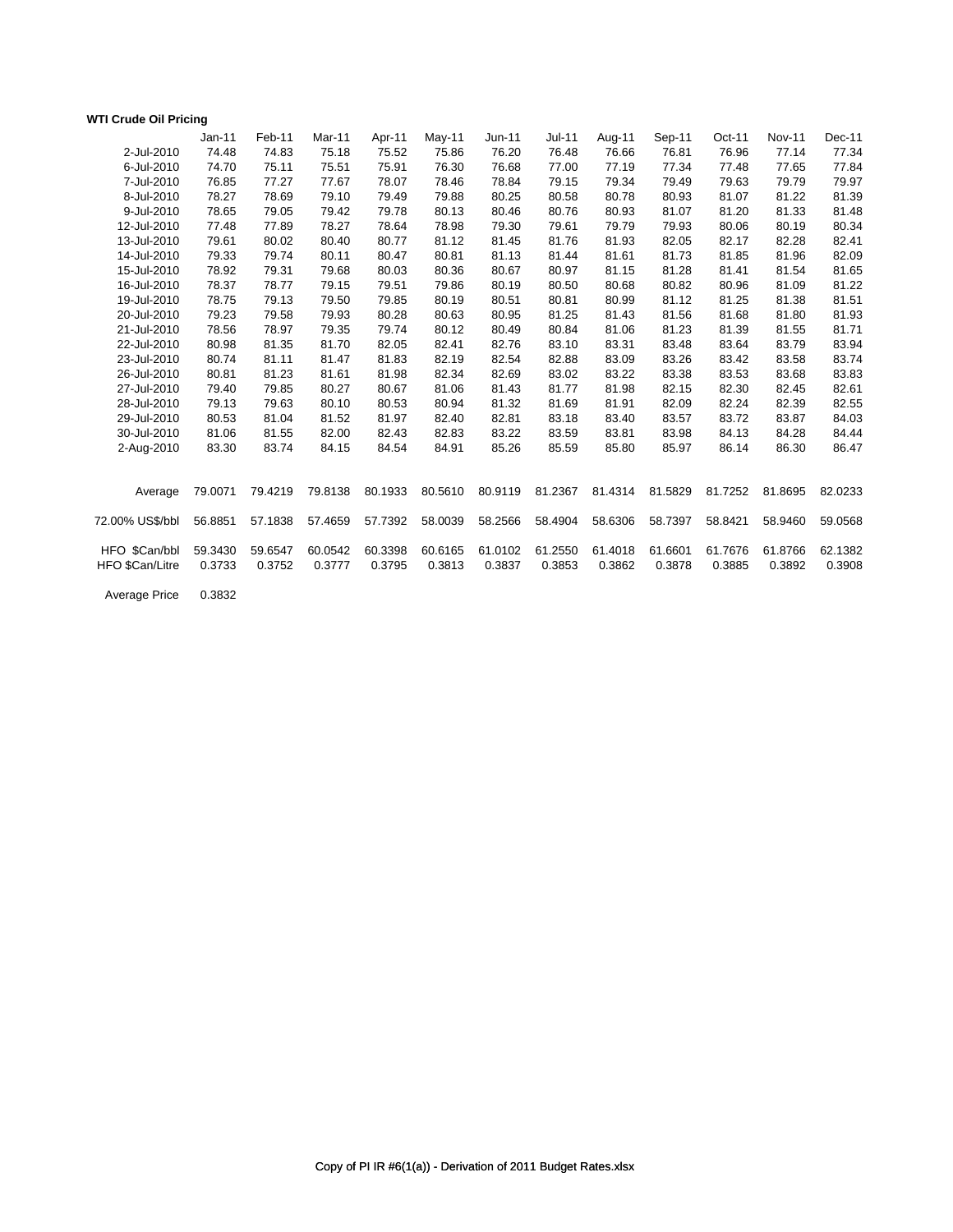#### **WTI Natural Gas**

| 2-Jul-2010  |
|-------------|
| 6-Jul-2010  |
| 7-Jul-2010  |
| 8-Jul-2010  |
| 9-Jul-2010  |
| 12-Jul-2010 |
| 13-Jul-2010 |
| 14-Jul-2010 |
|             |
| 15-Jul-2010 |
| 16-Jul-2010 |
| 19-Jul-2010 |
| 20-Jul-2010 |
| 21-Jul-2010 |
| 22-Jul-2010 |
| 23-Jul-2010 |
| 26-Jul-2010 |
| 27-Jul-2010 |
|             |
| 28-Jul-2010 |
| 29-Jul-2010 |
| 30-Jul-2010 |
| 2-Aug-2010  |

Average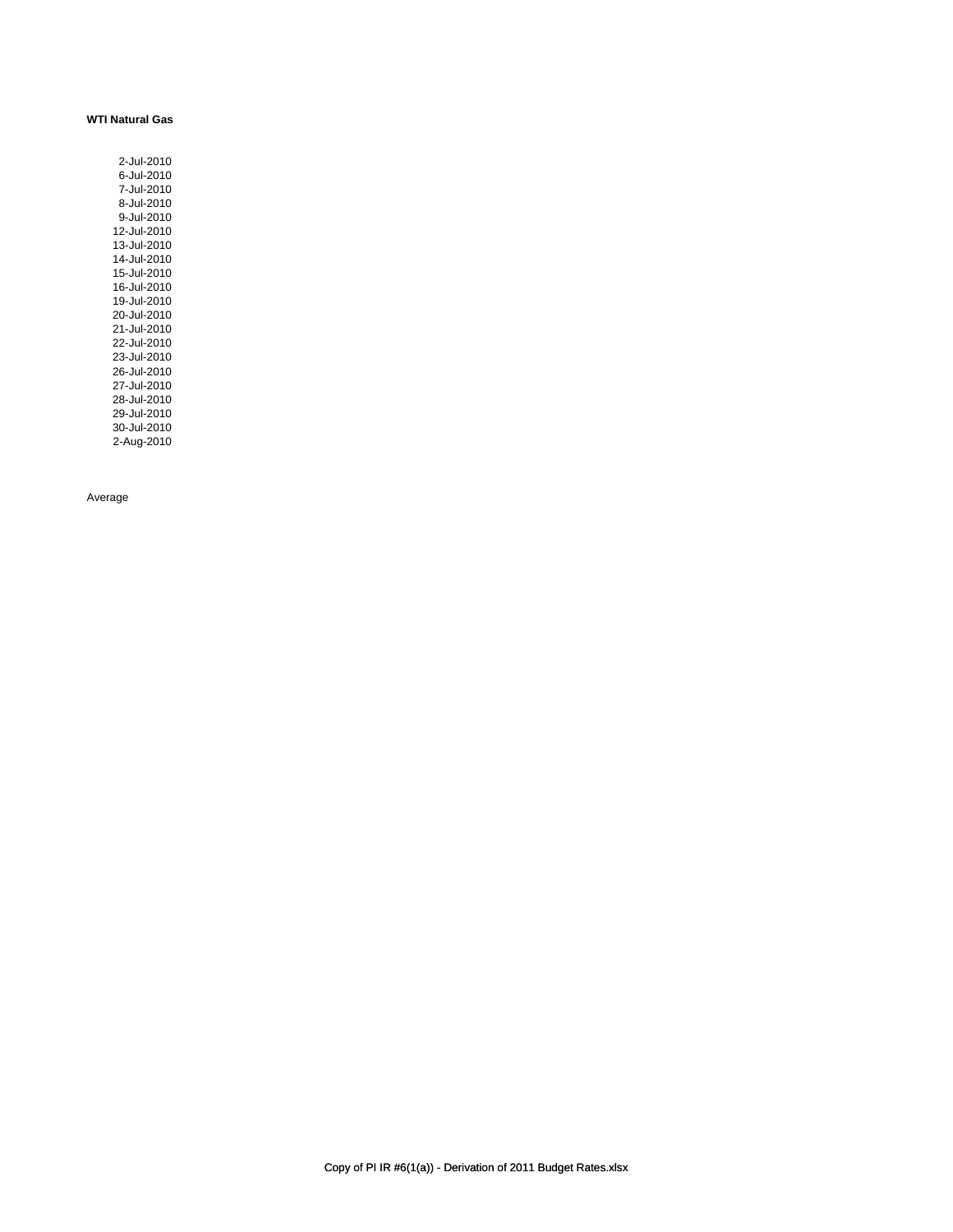| 12 Month Forward EUG Cu           |        |
|-----------------------------------|--------|
| @                                 |        |
| <b>EUG</b>                        |        |
|                                   |        |
| <b>SGSRE</b>                      |        |
| SGSRO                             |        |
| SGSC                              |        |
| GS                                |        |
| CGS                               |        |
| <b>EUG Price</b><br>$\frac{1}{2}$ | 7.5723 |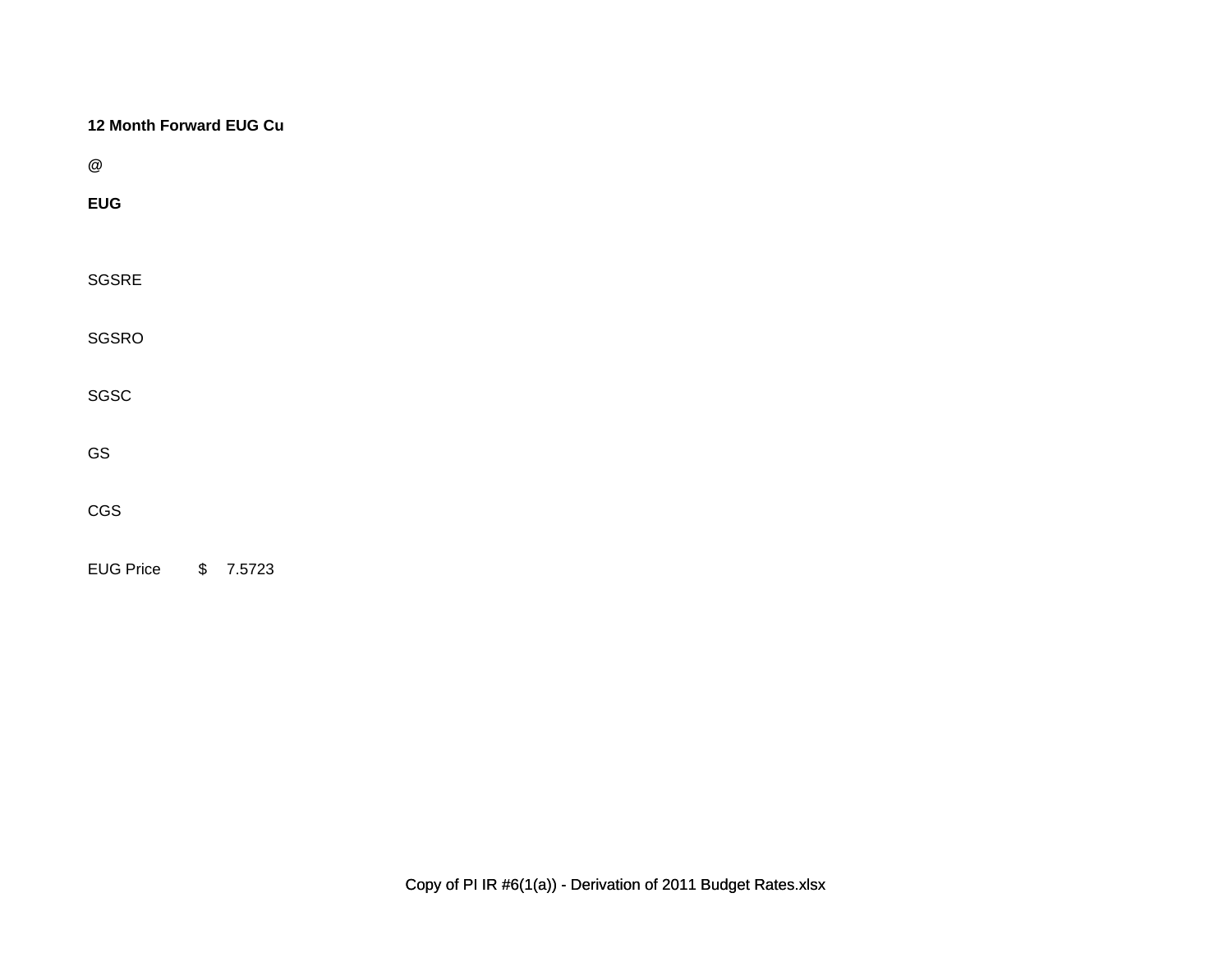## **EVP Calculation**

|                             | .Jan-11  |
|-----------------------------|----------|
| NYMEX NG price (US\$/mmbtu) | 5.316333 |
| Exchange Rate               | 1.043209 |
| Markup (US\$/mmbtu)         | \$2,2500 |
| NB Retail Price Can\$/mmbtu | 7.8933   |
| NB Retail price \$/gi       | 7.4814   |
| 12-month average            | \$7.4352 |